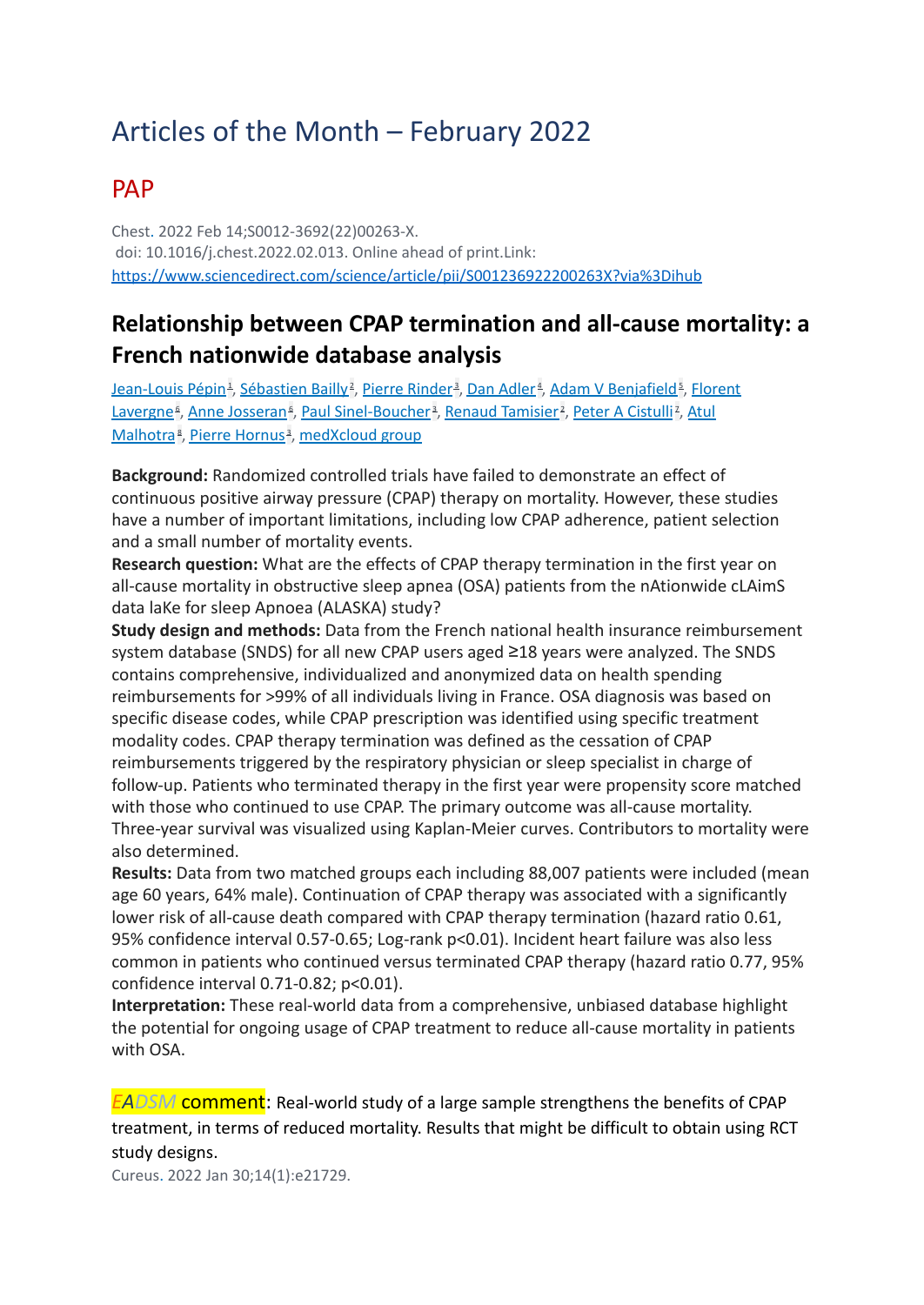doi: 10.7759/cureus.21729. eCollection 2022 Jan.

Link:

[https://www.cureus.com/articles/82348-changes-in-exercise-capacity-of-patients-with-obstructive-sl](https://www.cureus.com/articles/82348-changes-in-exercise-capacity-of-patients-with-obstructive-sleep-apnea-following-treatment-with-continuous-positive-airway-pressure) [eep-apnea-following-treatment-with-continuous-positive-airway-pressure](https://www.cureus.com/articles/82348-changes-in-exercise-capacity-of-patients-with-obstructive-sleep-apnea-following-treatment-with-continuous-positive-airway-pressure)

### **Changes in Exercise Capacity of Patients With Obstructive Sleep Apnea Following Treatment With Continuous Positive Airway Pressure**

[Konstantinos](https://pubmed.ncbi.nlm.nih.gov/?sort=date&size=100&term=Pigakis+KM&cauthor_id=35223327) M Pigakis<sup>[1](https://pubmed.ncbi.nlm.nih.gov/35223327/#affiliation-1)</sup>, [Athanasios](https://pubmed.ncbi.nlm.nih.gov/?sort=date&size=100&term=Voulgaris+A&cauthor_id=35223327) Voulgaris<sup>[2](https://pubmed.ncbi.nlm.nih.gov/35223327/#affiliation-2)</sup>, [Evagelia](https://pubmed.ncbi.nlm.nih.gov/?sort=date&size=100&term=Nena+E&cauthor_id=35223327) Nena<sup>a</sup>, Aggeliki [Kontopodi](https://pubmed.ncbi.nlm.nih.gov/?sort=date&size=100&term=Kontopodi+A&cauthor_id=35223327)<sup>1</sup>, [Paschalis](https://pubmed.ncbi.nlm.nih.gov/?sort=date&size=100&term=Steiropoulos+P&cauthor_id=35223327) [Steiropoulos](https://pubmed.ncbi.nlm.nih.gov/?sort=date&size=100&term=Steiropoulos+P&cauthor_id=35223327)<sup>[2](https://pubmed.ncbi.nlm.nih.gov/35223327/#affiliation-2)</sup>

**Introduction:** Patients with obstructive sleep apnea (OSA) frequently complain of fatigue during exercise. Treatment with continuous positive airway pressure (CPAP) ameliorates OSA-related symptoms and may reduce the burden of OSA on coexistent diseases. However, the role of CPAP on exercise capacity in OSA has not been fully investigated.

**Aim:** The aim of this study is to assess exercise capacity in a group of newly diagnosed OSA patients, without known comorbidities, following treatment with CPAP.

**Methods:** Consecutively diagnosed OSA patients by polysomnography completed the International Physical Activity Questionnaire (IPAQ) and underwent cardiopulmonary exercise testing (CPET) and pulmonary function testing at baseline of OSA diagnosis three months after adherence to CPAP treatment.

**Results:** A total of 40 OSA patients (Apnea-Hypopnea Index (ΑΗΙ)>15 events/hour) of whom 29 (72.5%) males with an average age of 42±2.5 years were enrolled in the study. OSA patients had a mean peak oxygen uptake ( $VO<sub>2</sub>$ ) value of 40.3 ±8.4 ml/kg/min (77.7±15%), which was improved after three months on CPAP treatment, 47.6±7.9 ml/kg/min (92.9±10.5%). (p=0.002). In addition, patients' mean work (W) value increased significantly from baseline to three months of treatment with CPAP (101.5±30 watts vs 78.6±18.5 watts. p=0.015, respectively). There were no significant differences in terms of physical activity, as noted in IPAQ, before and after OSA therapy (p=0.075).

**Conclusions:** In the present study, OSA is associated with impaired exercise capacity, which seems to be improved after short-term treatment with PAP. Further evidence is warranted to elucidate whether CPET could be routinely used to monitor treatment responses of OSA with CPAP.

*EADSM* comment: Interesting finding that oxygen uptake increases with CPAP treatment, without any changes in physical activity.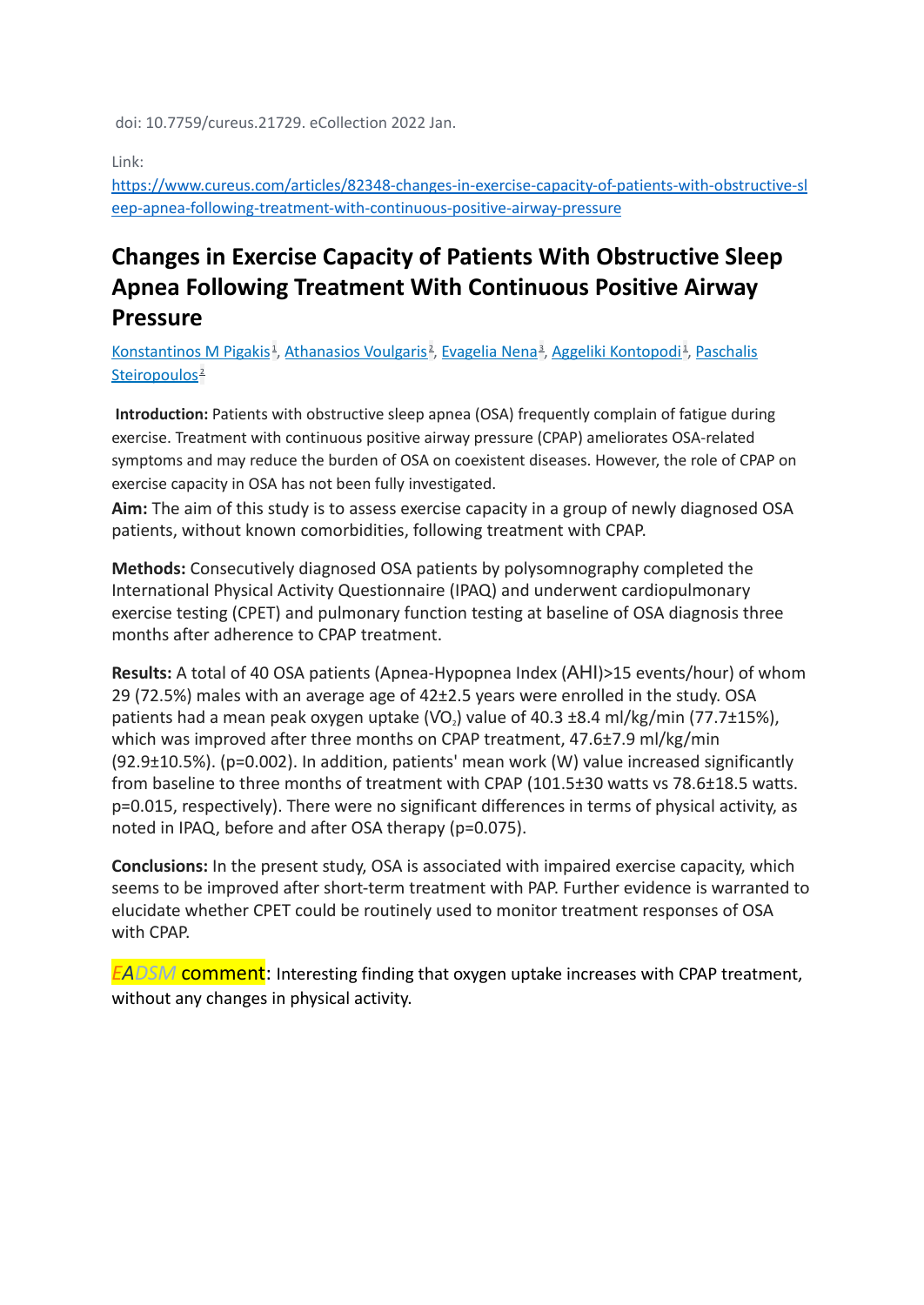# **MAD**

Case Reports Sleep Sci. Jul-Sep 2021;14(3):291-295.

doi: 10.5935/1984-0063.20200077.

Link: <https://www.ncbi.nlm.nih.gov/pmc/articles/PMC8848527/>

#### **Resolution of fibromyalgia by controlling obstructive sleep apnea with a mandibular advancement device**

[Fernanda](https://pubmed.ncbi.nlm.nih.gov/?sort=date&size=100&term=Vantine+F&cauthor_id=35186209) Vantine [1](https://pubmed.ncbi.nlm.nih.gov/35186209/#affiliation-1) , [Dominik](https://pubmed.ncbi.nlm.nih.gov/?sort=date&size=100&term=Ettlin+D&cauthor_id=35186209) Ettlin [2](https://pubmed.ncbi.nlm.nih.gov/35186209/#affiliation-2) [3](https://pubmed.ncbi.nlm.nih.gov/35186209/#affiliation-3) , Miguel [Meira-E-Cruz](https://pubmed.ncbi.nlm.nih.gov/?sort=date&size=100&term=Meira-E-Cruz+M&cauthor_id=35186209) [4](https://pubmed.ncbi.nlm.nih.gov/35186209/#affiliation-4)

Fibromyalgia (FM) is a chronic, often disabling disorder characterized by multisite pain along with sleep problems and fatigue. Pain and sleep exhibit a reciprocal relationship. When FM and obstructive sleep apnea/hypopnea (OSA) co-exist, treatment options include continuous positive airway pressure or mandibular advancement device. We present a patient experiencing fibromyalgia and OSA whose symptoms vanished wearing a Mandibular Advancement Device (MAD) during sleep. To our knowledge, this is the first documented case of FM symptom resolution by MAD treatment.

*EADSM* comment: New aspect of beneficial symptomatic effects from MAD treatment.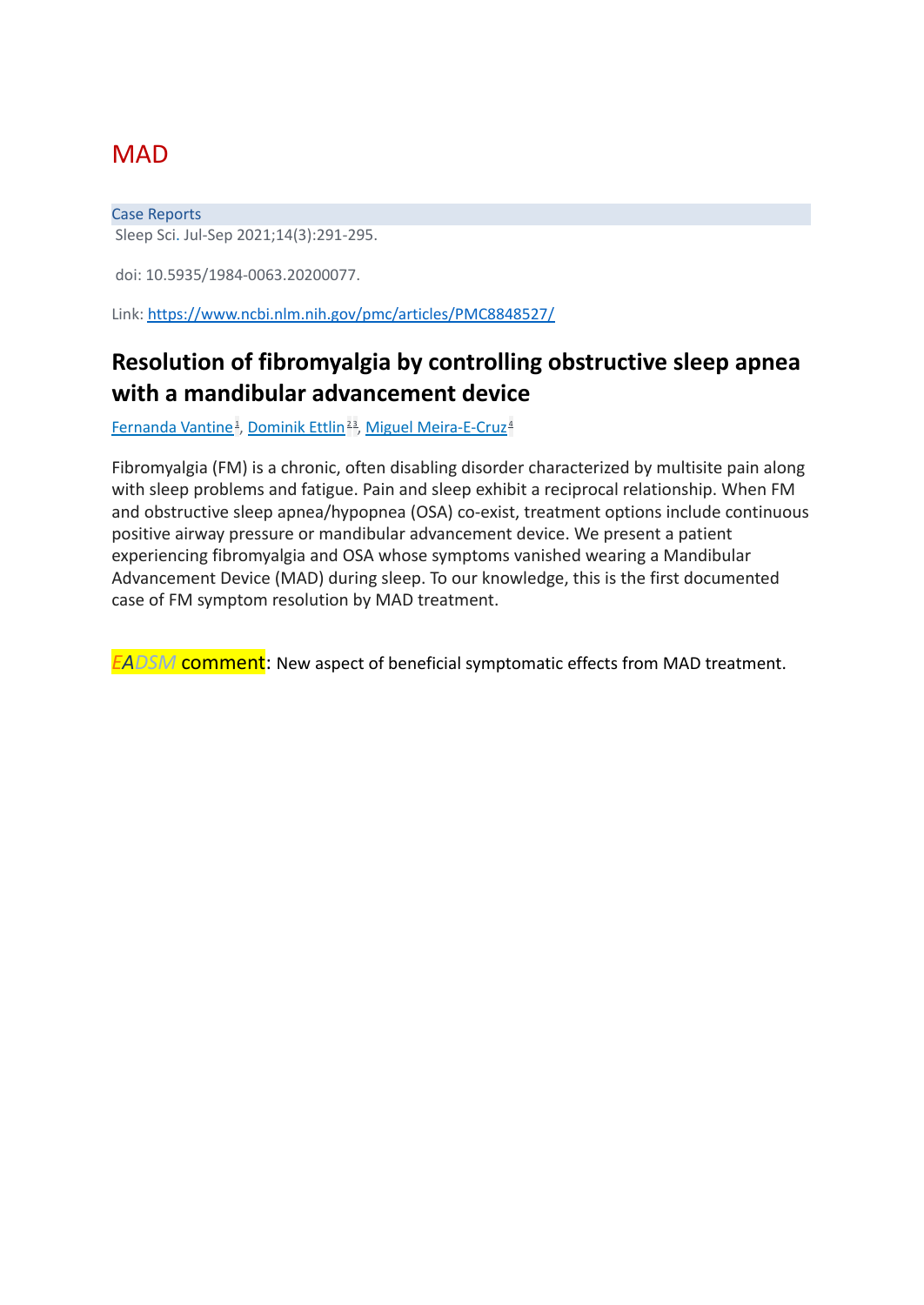Link: <https://academic.oup.com/sleep/advance-article/doi/10.1093/sleep/zsac044/6537599>

# **The Relationship Between Mandibular Advancement, Tongue Movement, and Treatment Outcome in Obstructive Sleep Apnea**

[Lauriane](https://pubmed.ncbi.nlm.nih.gov/?sort=date&size=100&term=Jug%C3%A9+L&cauthor_id=35218653) Jugé<sup>[1](https://pubmed.ncbi.nlm.nih.gov/35218653/#affiliation-1)[2](https://pubmed.ncbi.nlm.nih.gov/35218653/#affiliation-2)</sup>, Fiona L [Knapman](https://pubmed.ncbi.nlm.nih.gov/?sort=date&size=100&term=Knapman+FL&cauthor_id=35218653)<sup>12</sup>, Peter [Humburg](https://pubmed.ncbi.nlm.nih.gov/?sort=date&size=100&term=Humburg+P&cauthor_id=35218653)<sup>2</sup>, Peter G R [Burke](https://pubmed.ncbi.nlm.nih.gov/?sort=date&size=100&term=Burke+PGR&cauthor_id=35218653)<sup>12[3](https://pubmed.ncbi.nlm.nih.gov/35218653/#affiliation-3)</sup>, [Aimee](https://pubmed.ncbi.nlm.nih.gov/?sort=date&size=100&term=Lowth+AB&cauthor_id=35218653) B Lowth<sup>[4](https://pubmed.ncbi.nlm.nih.gov/35218653/#affiliation-4)[5](https://pubmed.ncbi.nlm.nih.gov/35218653/#affiliation-5)</sup>, [Elizabeth](https://pubmed.ncbi.nlm.nih.gov/?sort=date&size=100&term=Brown+E&cauthor_id=35218653) [Brown](https://pubmed.ncbi.nlm.nih.gov/?sort=date&size=100&term=Brown+E&cauthor_id=35218653)<sup>[1](https://pubmed.ncbi.nlm.nih.gov/35218653/#affiliation-1)[6](https://pubmed.ncbi.nlm.nih.gov/35218653/#affiliation-6)</sup>, Jane E [Butler](https://pubmed.ncbi.nlm.nih.gov/?sort=date&size=100&term=Butler+JE&cauthor_id=35218653)<sup>1[2](https://pubmed.ncbi.nlm.nih.gov/35218653/#affiliation-2)</sup>, [Danny](https://pubmed.ncbi.nlm.nih.gov/?sort=date&size=100&term=Eckert+DJ&cauthor_id=35218653) J Eckert<sup>12[7](https://pubmed.ncbi.nlm.nih.gov/35218653/#affiliation-7)</sup>, [Joachim](https://pubmed.ncbi.nlm.nih.gov/?sort=date&size=100&term=Ngiam+J&cauthor_id=35218653) Ngiam<sup>[4](https://pubmed.ncbi.nlm.nih.gov/35218653/#affiliation-4)</sup>, Kate [Sutherland](https://pubmed.ncbi.nlm.nih.gov/?sort=date&size=100&term=Sutherland+K&cauthor_id=35218653)<sup>4[5](https://pubmed.ncbi.nlm.nih.gov/35218653/#affiliation-5)</sup>, [Peter](https://pubmed.ncbi.nlm.nih.gov/?sort=date&size=100&term=Cistulli+PA&cauthor_id=35218653) A [Cistulli](https://pubmed.ncbi.nlm.nih.gov/?sort=date&size=100&term=Cistulli+PA&cauthor_id=35218653)<sup>[4](https://pubmed.ncbi.nlm.nih.gov/35218653/#affiliation-4)[5](https://pubmed.ncbi.nlm.nih.gov/35218653/#affiliation-5)</sup>, Lynne E [Bilston](https://pubmed.ncbi.nlm.nih.gov/?sort=date&size=100&term=Bilston+LE&cauthor_id=35218653)<sup>[1](https://pubmed.ncbi.nlm.nih.gov/35218653/#affiliation-1)[2](https://pubmed.ncbi.nlm.nih.gov/35218653/#affiliation-2)</sup>

**Study objectives:** To characterize how mandibular advancement enlarges the upper airway via posterior tongue advancement in people with obstructive sleep apnoea (OSA) and whether this is associated with mandibular advancement splint (MAS) treatment outcome.

**Methods:** 101 untreated people with OSA underwent a 3T magnetic resonance (MRI) scan. Dynamic mid-sagittal posterior tongue and mandible movements during passive jaw advancement were measured with tagged MRI. Upper airway cross-sectional areas were measured with the mandible in a neutral position and advanced to 70% of maximum advancement. Treatment outcome was determined after a minimum of 9 weeks of therapy.

**Results:** 71 participants completed the study: 33 were responders (AHI<5 or AHI≤10 events/hr with >50% AHI reduction), 11 were partial responders (>50% AHI reduction but AHI>10 events/hr), and 27 non-responders (AHI reduction<50% and AHI≥10 events/hr). Responders had the greatest naso- and oropharyngeal tongue anterior movement (0.40±0.08 and 0.47±0.13mm, respectively) and oropharyngeal cross-sectional area enlargement (6.41±2.12%) per millimetre of mandibular advancement. A multivariate model that included tongue movement and percentage of airway enlargement per millimetre of mandibular advancement along with baseline AHI correctly classified 69.2% (5-fold cross-validated 62.5%, n=39) of participants in response categories when the jaw was advanced in the range that would usually be regarded as sufficient for clinical efficacy (> 4 mm). In comparison, a model using only baseline AHI correctly classified 50.0% of patients (5-fold cross-validated 52.5%, n=40).

**Conclusions:** Tongue advancement and upper airway enlargement with mandibular advancement in conjunction with baseline AHI improve treatment response categorization to a satisfactory level (69.2%, 5-fold cross-validated 62.5%).

*EADSM* comment: Prediction studies for MAD therapy are welcome. This method using MRI is, probably however, more suitable for research purposes, that evaluate the mechanisms behind MAD response, than to be used in everyday clinical practice.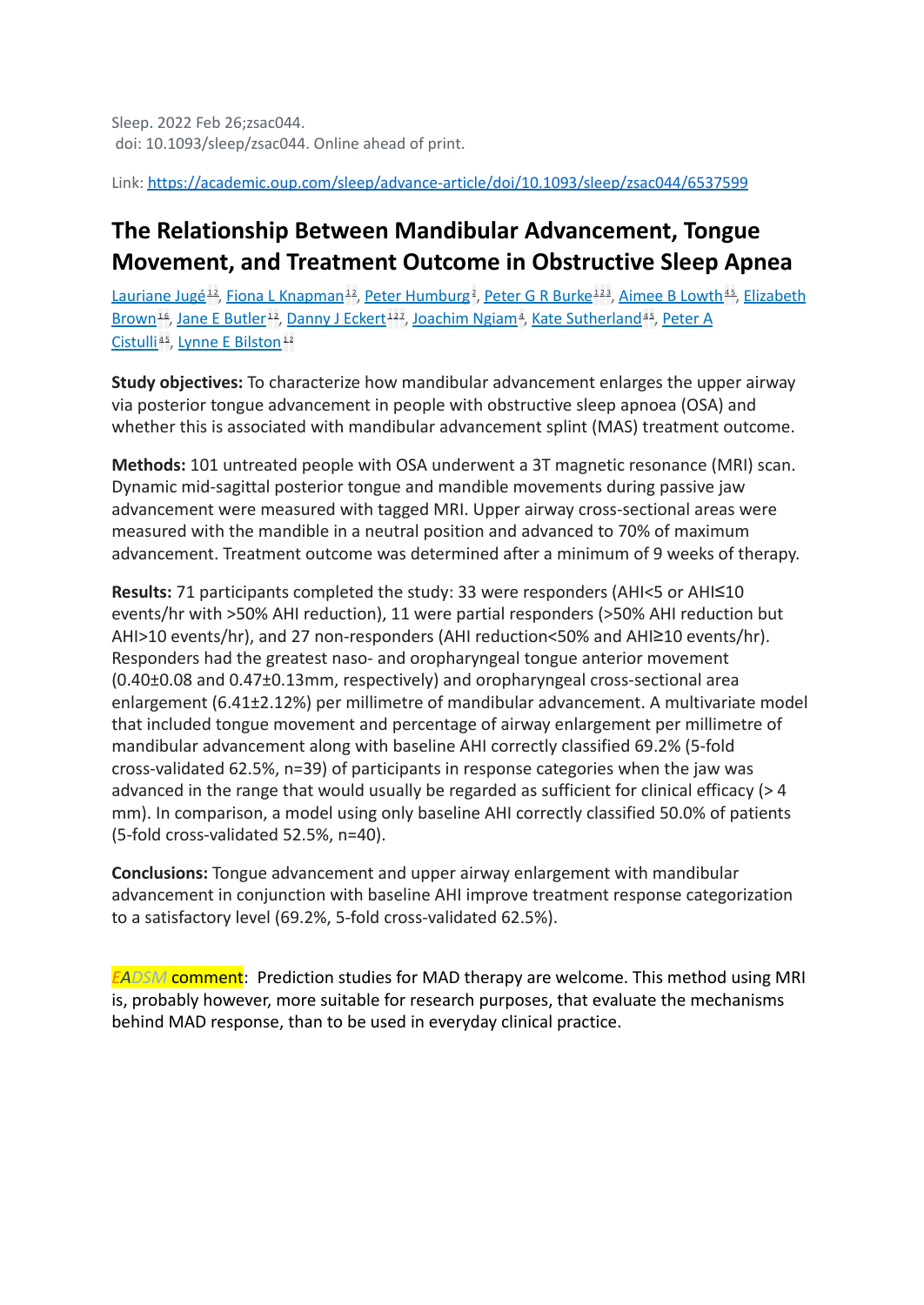# Pediatric OSA

Sleep Med. 2022 Jan 13;90:135-141. doi: 10.1016/j.sleep.2022.01.007. Online ahead of print.

Link: <https://www.sciencedirect.com/science/article/pii/S1389945722000089?via%3Dihub>

## **Management of the pediatric OSAS: what about simultaneously expand the maxilla and advance the mandible? A retrospective non-randomized controlled cohort study**

Eloriane Remy<sup>[1](https://pubmed.ncbi.nlm.nih.gov/35158293/#affiliation-1)</sup>, Emile [Boyer](https://pubmed.ncbi.nlm.nih.gov/?sort=date&size=100&term=Boyer+E&cauthor_id=35158293)<sup>[2](https://pubmed.ncbi.nlm.nih.gov/35158293/#affiliation-2)</sup>, [Caroline](https://pubmed.ncbi.nlm.nih.gov/?sort=date&size=100&term=Daniel+C&cauthor_id=35158293) Daniel<sup>[3](https://pubmed.ncbi.nlm.nih.gov/35158293/#affiliation-3)</sup>, [Emeline](https://pubmed.ncbi.nlm.nih.gov/?sort=date&size=100&term=Rousval+E&cauthor_id=35158293) Rousval<sup>3</sup>, Philippe [Moisdon](https://pubmed.ncbi.nlm.nih.gov/?sort=date&size=100&term=Moisdon+P&cauthor_id=35158293)<sup>[4](https://pubmed.ncbi.nlm.nih.gov/35158293/#affiliation-4)</sup>, [Philippe](https://pubmed.ncbi.nlm.nih.gov/?sort=date&size=100&term=Burgart+P&cauthor_id=35158293) [Burgart](https://pubmed.ncbi.nlm.nih.gov/?sort=date&size=100&term=Burgart+P&cauthor_id=35158293)<sup>s</sup>, Pierre [Bonnaure](https://pubmed.ncbi.nlm.nih.gov/?sort=date&size=100&term=Bonnaure+P&cauthor_id=35158293)<sup>s</sup>, Yves [Godio-Raboutet](https://pubmed.ncbi.nlm.nih.gov/?sort=date&size=100&term=Godio-Raboutet+Y&cauthor_id=35158293)<sup>z</sup>, [Laurent](https://pubmed.ncbi.nlm.nih.gov/?sort=date&size=100&term=Guyot+L&cauthor_id=35158293) Guyot<sup>s</sup>, [Vincent](https://pubmed.ncbi.nlm.nih.gov/?sort=date&size=100&term=Meuric+V&cauthor_id=35158293) Meuric<sup>[2](https://pubmed.ncbi.nlm.nih.gov/35158293/#affiliation-2)</sup>, Lionel [Thollon](https://pubmed.ncbi.nlm.nih.gov/?sort=date&size=100&term=Thollon+L&cauthor_id=35158293)<sup>z</sup>

**Objective/background:** This retrospective non-randomized controlled cohort study aimed to evaluate the efficiency of simultaneous maxillary expansion and mandibular advancement for the management of pediatric OSAS.

**Patients/methods:** The sample was composed of 94 children treated with an innovative orthopedic device to correct a Class II malocclusion associated with an OSAS. Polysomnographic recordings were performed before and after the treatment. We also included a group of 113 age-matched control patients who had the same pathologies, but who did not receive the orthopedic treatment at the time they undergone polysomnographic exams. Statistical tests evaluated the significance of the evolution of these data, both in treated and untreated control patients.

**Results:** After nine months (±3 months) of treatment, respiratory OSAS symptoms significantly improved: the AHI significantly decreased as it became inferior to the pathological threshold (<1) for 53% of the treated patients' sample, with a greater proportion within the youngest age group (63%). Only two patients still presented a moderate OSAS after treatment, with an AHI slightly superior to 5. This positive evolution of OSAS respiratory symptoms was not observed within the control group, highlighting the real impact of the orthopedic treatment over the children's natural growth. However, sleep remained fragmented following the treatment.

**Conclusions:** This study confirmed that simultaneous maxillary expansion and mandibular advancement induced a modification of the maxilla-mandibular anatomy, helping in the significant improvement of the respiratory OSAS symptoms. Then, considering these preliminary results, pediatric OSAS can be managed with this new orthopedic strategy, especially if it is performed early.

*EADSM* comment: More studies of children with OSA, treated with orthodontic appliances are needed. Read more in next article.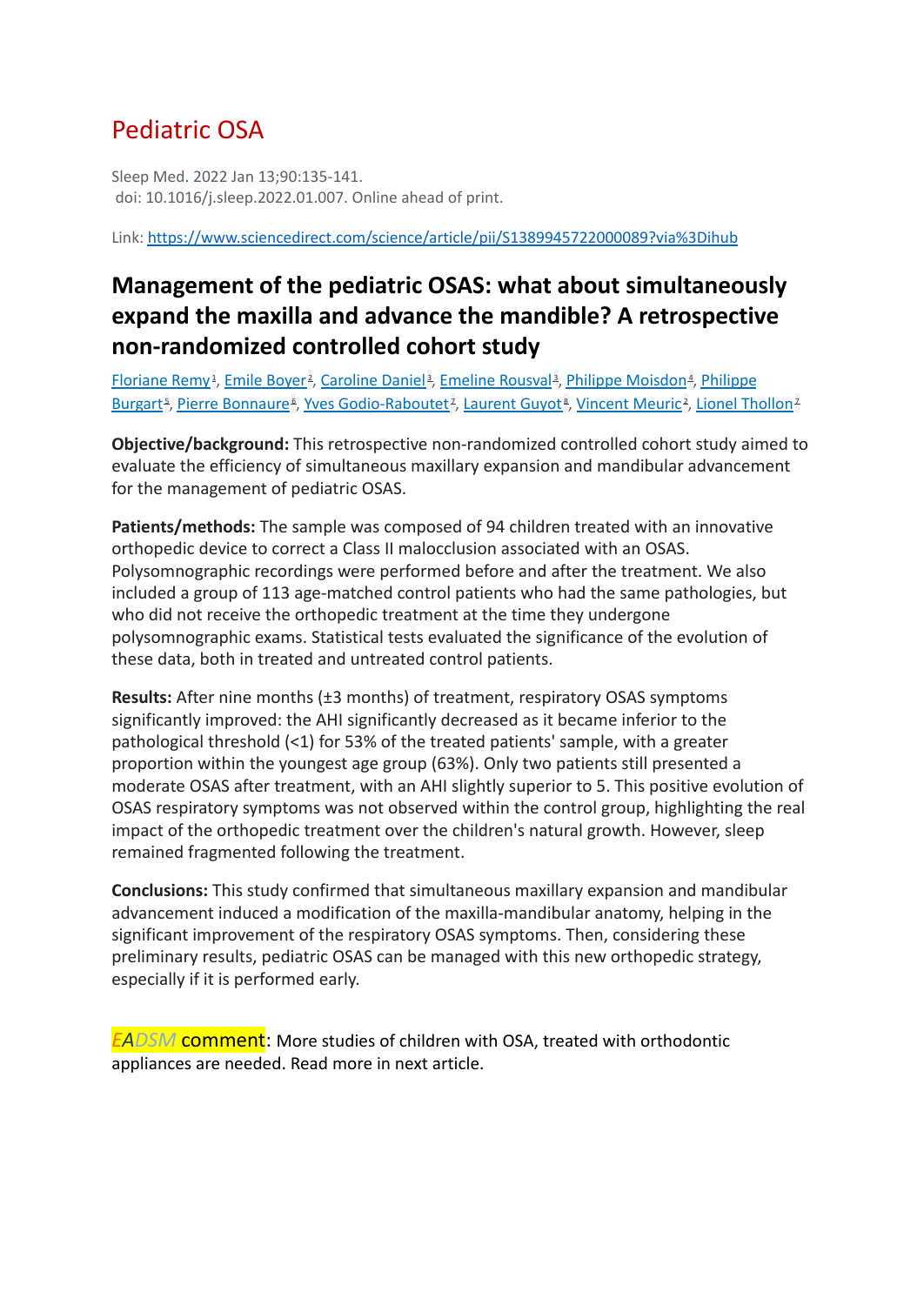#### Review

Braz J Otorhinolaryngol. 2021 Mar 14;S1808-8694(21)00055-0. doi: 10.1016/j.bjorl.2021.02.010. Online ahead of print. Link: <https://www.sciencedirect.com/science/article/pii/S1808869421000550?via%3Dihub>

#### **Effectiveness of functional orthodontic appliances in obstructive sleep apnea treatment in children: literature review**

Rita Catia Brás [Bariani](https://pubmed.ncbi.nlm.nih.gov/?sort=date&size=100&term=Bariani+RCB&cauthor_id=33757756)<sup>[1](https://pubmed.ncbi.nlm.nih.gov/33757756/#affiliation-1)</sup>, Renato [Bigliazzi](https://pubmed.ncbi.nlm.nih.gov/?sort=date&size=100&term=Bigliazzi+R&cauthor_id=33757756)<sup>[2](https://pubmed.ncbi.nlm.nih.gov/33757756/#affiliation-2)</sup>, Mario [Cappellette](https://pubmed.ncbi.nlm.nih.gov/?sort=date&size=100&term=Cappellette+Junior+M&cauthor_id=33757756) Junior<sup>[3](https://pubmed.ncbi.nlm.nih.gov/33757756/#affiliation-3)</sup>, [Gustavo](https://pubmed.ncbi.nlm.nih.gov/?sort=date&size=100&term=Moreira+G&cauthor_id=33757756) Moreira<sup>[4](https://pubmed.ncbi.nlm.nih.gov/33757756/#affiliation-4)</sup>, [Reginaldo](https://pubmed.ncbi.nlm.nih.gov/?sort=date&size=100&term=Fujita+RR&cauthor_id=33757756) [Raimundo](https://pubmed.ncbi.nlm.nih.gov/?sort=date&size=100&term=Fujita+RR&cauthor_id=33757756) Fujita<sup>[3](https://pubmed.ncbi.nlm.nih.gov/33757756/#affiliation-3)</sup>

**Introduction:** Obstructive sleep apnea syndrome is a common condition in childhood and if left untreated can result in many health problems. An accurate diagnosis of the etiology is crucial for obstructive sleep apnea treatment success. Functional orthodontic appliances that stimulate mandibular growth by forward mandibular positioning are an alternative therapeutic option in growing patients.

**Objective:** To perform a literature review about the effects of functional orthodontic appliances used to correct the mandibular deficiency in obstructive sleep apnea treatment.

**Methods:** The literature search was conducted in June 2020 using Cochrane Library; PubMed, EBSCO (Dentistry & Oral Sciences Source), LILACS Ovid; SciELO Web of Science; EMBASE Bireme and BBO Bireme electronic databases. The search included papers published in English, until June 2020, whose methodology referred to the types and effects of functional orthopedic appliances on obstructive sleep apnea treatment in children.

**Results:** The search strategy identified thirteen articles; only four articles were randomized clinical studies. All studies using the oral appliances or functional orthopedic appliances for obstructive sleep apnea in children resulted in improvements in the apnea-hypopnea index score. The cephalometric (2D) and tomographic (3D) evaluations revealed enlargement of the upper airway and increase in the upper airspace, improving the respiratory function in the short term.

**Conclusion:** Functional appliances may be an alternative treatment for obstructive sleep apnea, but it cannot be concluded that they are effective in treating pediatric obstructive sleep apnea. There are significant deficiencies in the existing evidence, mainly due to absence of control groups, small sample sizes, lack of randomization and no long-term results.

*EADSM* comment: Review article that highlight the need for more research of pediatric OSA.